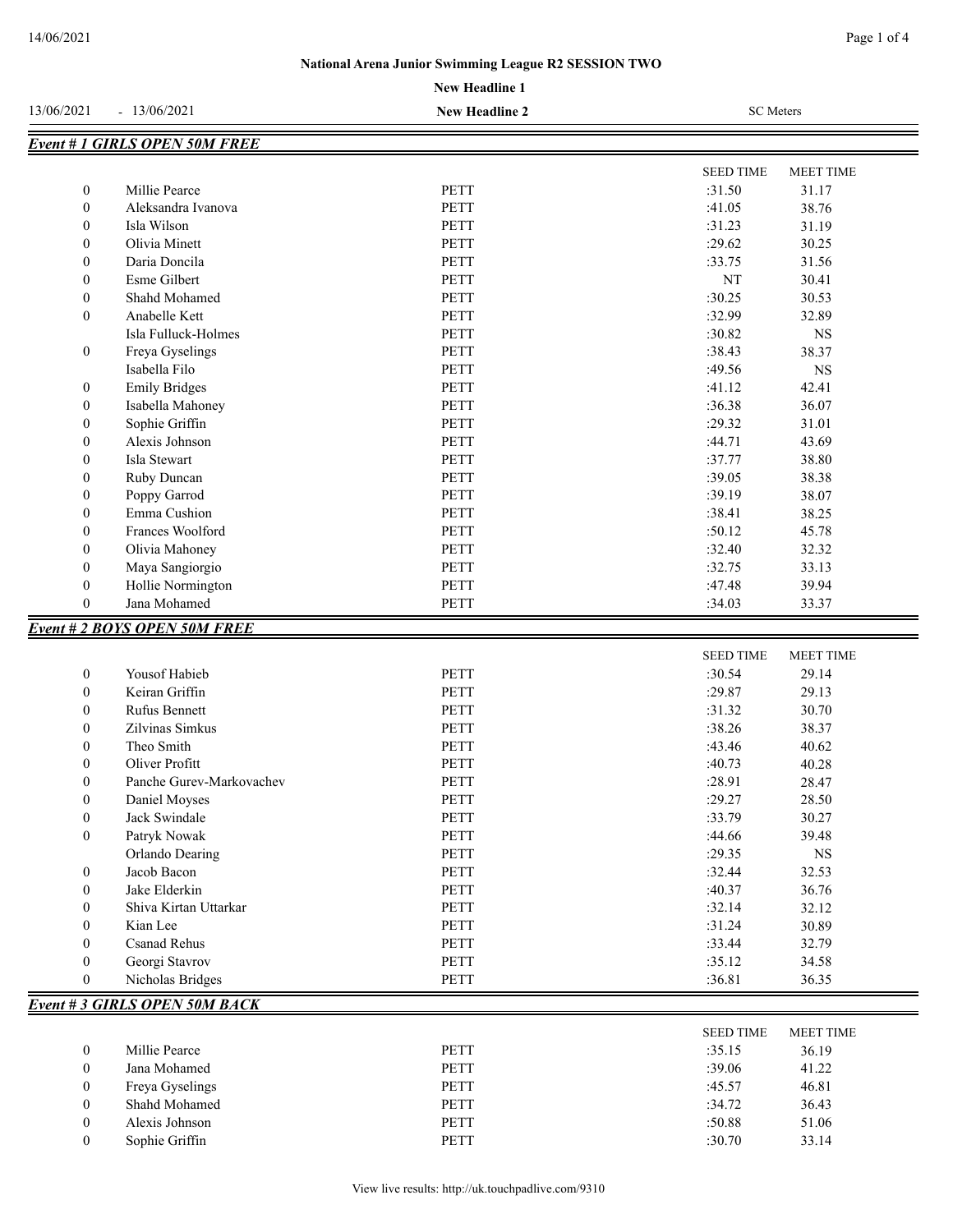## **New Headline 1 National Arena Junior Swimming League R2 SESSION TWO**

| $\boldsymbol{0}$<br>Hollie Normington<br><b>PETT</b><br>:52.30<br>49.87<br>$\boldsymbol{0}$<br>PETT<br>:41.98<br>40.09<br>Isabella Mahoney<br>$\boldsymbol{0}$<br>Esme Gilbert<br><b>PETT</b><br>:33.43<br>33.62<br>Isabella Filo<br>PETT<br>:55.71<br>$_{\rm NS}$<br>Olivia Mahoney<br>PETT<br>:36.50<br>$\boldsymbol{0}$<br>36.08<br>$\boldsymbol{0}$<br>Isla Wilson<br><b>PETT</b><br>:34.66<br>35.65<br>:44.12<br>$\boldsymbol{0}$<br>Ruby Duncan<br>PETT<br>45.49<br>:36.11<br>$\boldsymbol{0}$<br>Daria Doncila<br>PETT<br>38.06<br><b>PETT</b><br>$\boldsymbol{0}$<br>Aleksandra Ivanova<br>:44.47<br>45.77<br><b>PETT</b><br>$\boldsymbol{0}$<br>Frances Woolford<br>:53.10<br>54.23<br>$\boldsymbol{0}$<br><b>Emily Bridges</b><br><b>PETT</b><br>:53.25<br>49.50<br>$\boldsymbol{0}$<br>Emma Cushion<br><b>PETT</b><br>:43.84<br>43.06<br>$\boldsymbol{0}$<br>Anabelle Kett<br><b>PETT</b><br>:40.97<br>40.82<br>$\boldsymbol{0}$<br>Isla Stewart<br>PETT<br>:45.31<br>46.65<br>$\boldsymbol{0}$<br>Olivia Minett<br>PETT<br>:34.35<br>35.15<br><b>PETT</b><br>:40.44<br>$\boldsymbol{0}$<br>40.59<br>Maya Sangiorgio<br>$\boldsymbol{0}$<br>PETT<br>:48.10<br>Poppy Garrod<br>45.35<br>Isla Fulluck-Holmes<br>PETT<br>:34.38<br>$_{\rm NS}$<br><b>Event #4 BOYS OPEN 50M BACK</b><br><b>SEED TIME</b><br>MEET TIME<br>Keiran Griffin<br><b>PETT</b><br>$\boldsymbol{0}$<br>:33.03<br>32.48<br>$\boldsymbol{0}$<br>Jacob Bacon<br><b>PETT</b><br>:38.52<br>40.75<br>PETT<br>:32.07<br>32.39<br>$\boldsymbol{0}$<br>Daniel Moyses<br>$\boldsymbol{0}$<br>Yousof Habieb<br><b>PETT</b><br>:35.50<br>35.28<br>$\boldsymbol{0}$<br>Patryk Nowak<br>PETT<br>:51.44<br>45.90<br>$\boldsymbol{0}$<br>Jack Swindale<br>PETT<br>:41.02<br>37.35<br><b>PETT</b><br>$_{\rm NS}$<br>Orlando Dearing<br>:32.65<br>Theo Smith<br>$\boldsymbol{0}$<br><b>PETT</b><br>:54.35<br>51.43<br>$\boldsymbol{0}$<br>Zilvinas Simkus<br>PETT<br>:43.38<br>44.66<br>$\boldsymbol{0}$<br>PETT<br>:36.79<br>Panche Gurev-Markovachev<br>37.56<br>:47.09<br>$\boldsymbol{0}$<br>Oliver Profitt<br>PETT<br>46.56<br>$\boldsymbol{0}$<br>Rufus Bennett<br>PETT<br>:36.56<br>34.48<br>$\boldsymbol{0}$<br>Jake Elderkin<br>PETT<br>:46.48<br>44.83<br><b>PETT</b><br>$\boldsymbol{0}$<br>Shiva Kirtan Uttarkar<br>:37.71<br>37.87<br>$\boldsymbol{0}$<br>PETT<br>:37.24<br>Kian Lee<br>37.27<br>$\mathbf{0}$<br>Georgi Stavrov<br>PETT<br>:39.88<br>40.33<br>$\boldsymbol{0}$<br>Nicholas Bridges<br><b>PETT</b><br>:45.66<br>43.87<br>$\boldsymbol{0}$<br><b>Csanad Rehus</b><br>PETT<br>:41.14<br>39.58<br><b>Event # 5 GIRLS OPEN 50M BREAST</b><br><b>SEED TIME</b><br>MEET TIME<br>PETT<br>$\boldsymbol{0}$<br>Frances Woolford<br>1:05.00<br>1:08.47<br>$\boldsymbol{0}$<br>Olivia Mahoney<br>PETT<br>:42.98<br>43.58<br>Maya Sangiorgio<br>PETT<br>:49.84<br>51.30<br>$\boldsymbol{0}$<br>Alexis Johnson<br><b>PETT</b><br>:58.27<br>55.87<br>$\boldsymbol{0}$<br><b>PETT</b><br>:49.19<br>$\boldsymbol{0}$<br>Poppy Garrod<br>49.87<br>$\boldsymbol{0}$<br>Hollie Normington<br>PETT<br>:59.40<br>53.39<br>$\boldsymbol{0}$<br>Isla Wilson<br><b>PETT</b><br>:40.28<br>40.95<br><b>PETT</b><br>Millie Pearce<br>:38.91<br><b>DQ</b><br>Freya Gyselings<br><b>PETT</b><br>:49.93<br>52.30<br>$\boldsymbol{0}$<br>$\boldsymbol{0}$<br>Shahd Mohamed<br>PETT<br>:39.50<br>39.82<br>Isabella Filo<br><b>PETT</b><br>1:02.97<br>$_{\rm NS}$<br>:47.31<br>$\boldsymbol{0}$<br>Ruby Duncan<br><b>PETT</b><br>47.93<br>Isla Fulluck-Holmes<br>PETT<br>:49.83<br>$_{\rm NS}$<br>Sophie Griffin<br>PETT<br>:36.39<br>40.02<br>$\boldsymbol{0}$<br>Daria Doncila<br>PETT<br>:41.43<br>40.97<br>$\boldsymbol{0}$ | 13/06/2021 | $-13/06/2021$ | <b>New Headline 2</b> | SC Meters |  |
|-----------------------------------------------------------------------------------------------------------------------------------------------------------------------------------------------------------------------------------------------------------------------------------------------------------------------------------------------------------------------------------------------------------------------------------------------------------------------------------------------------------------------------------------------------------------------------------------------------------------------------------------------------------------------------------------------------------------------------------------------------------------------------------------------------------------------------------------------------------------------------------------------------------------------------------------------------------------------------------------------------------------------------------------------------------------------------------------------------------------------------------------------------------------------------------------------------------------------------------------------------------------------------------------------------------------------------------------------------------------------------------------------------------------------------------------------------------------------------------------------------------------------------------------------------------------------------------------------------------------------------------------------------------------------------------------------------------------------------------------------------------------------------------------------------------------------------------------------------------------------------------------------------------------------------------------------------------------------------------------------------------------------------------------------------------------------------------------------------------------------------------------------------------------------------------------------------------------------------------------------------------------------------------------------------------------------------------------------------------------------------------------------------------------------------------------------------------------------------------------------------------------------------------------------------------------------------------------------------------------------------------------------------------------------------------------------------------------------------------------------------------------------------------------------------------------------------------------------------------------------------------------------------------------------------------------------------------------------------------------------------------------------------------------------------------------------------------------------------------------------------------------------------------------------------------------------------------------------------------------------------------------------------------------------------------------------------------------------------------------------------------------------------------------------------------------------------------------------------------------------------------------------------------------------------------------------------------------------------------------------------------------------------------------------------------------|------------|---------------|-----------------------|-----------|--|
|                                                                                                                                                                                                                                                                                                                                                                                                                                                                                                                                                                                                                                                                                                                                                                                                                                                                                                                                                                                                                                                                                                                                                                                                                                                                                                                                                                                                                                                                                                                                                                                                                                                                                                                                                                                                                                                                                                                                                                                                                                                                                                                                                                                                                                                                                                                                                                                                                                                                                                                                                                                                                                                                                                                                                                                                                                                                                                                                                                                                                                                                                                                                                                                                                                                                                                                                                                                                                                                                                                                                                                                                                                                                                         |            |               |                       |           |  |
|                                                                                                                                                                                                                                                                                                                                                                                                                                                                                                                                                                                                                                                                                                                                                                                                                                                                                                                                                                                                                                                                                                                                                                                                                                                                                                                                                                                                                                                                                                                                                                                                                                                                                                                                                                                                                                                                                                                                                                                                                                                                                                                                                                                                                                                                                                                                                                                                                                                                                                                                                                                                                                                                                                                                                                                                                                                                                                                                                                                                                                                                                                                                                                                                                                                                                                                                                                                                                                                                                                                                                                                                                                                                                         |            |               |                       |           |  |
|                                                                                                                                                                                                                                                                                                                                                                                                                                                                                                                                                                                                                                                                                                                                                                                                                                                                                                                                                                                                                                                                                                                                                                                                                                                                                                                                                                                                                                                                                                                                                                                                                                                                                                                                                                                                                                                                                                                                                                                                                                                                                                                                                                                                                                                                                                                                                                                                                                                                                                                                                                                                                                                                                                                                                                                                                                                                                                                                                                                                                                                                                                                                                                                                                                                                                                                                                                                                                                                                                                                                                                                                                                                                                         |            |               |                       |           |  |
|                                                                                                                                                                                                                                                                                                                                                                                                                                                                                                                                                                                                                                                                                                                                                                                                                                                                                                                                                                                                                                                                                                                                                                                                                                                                                                                                                                                                                                                                                                                                                                                                                                                                                                                                                                                                                                                                                                                                                                                                                                                                                                                                                                                                                                                                                                                                                                                                                                                                                                                                                                                                                                                                                                                                                                                                                                                                                                                                                                                                                                                                                                                                                                                                                                                                                                                                                                                                                                                                                                                                                                                                                                                                                         |            |               |                       |           |  |
|                                                                                                                                                                                                                                                                                                                                                                                                                                                                                                                                                                                                                                                                                                                                                                                                                                                                                                                                                                                                                                                                                                                                                                                                                                                                                                                                                                                                                                                                                                                                                                                                                                                                                                                                                                                                                                                                                                                                                                                                                                                                                                                                                                                                                                                                                                                                                                                                                                                                                                                                                                                                                                                                                                                                                                                                                                                                                                                                                                                                                                                                                                                                                                                                                                                                                                                                                                                                                                                                                                                                                                                                                                                                                         |            |               |                       |           |  |
|                                                                                                                                                                                                                                                                                                                                                                                                                                                                                                                                                                                                                                                                                                                                                                                                                                                                                                                                                                                                                                                                                                                                                                                                                                                                                                                                                                                                                                                                                                                                                                                                                                                                                                                                                                                                                                                                                                                                                                                                                                                                                                                                                                                                                                                                                                                                                                                                                                                                                                                                                                                                                                                                                                                                                                                                                                                                                                                                                                                                                                                                                                                                                                                                                                                                                                                                                                                                                                                                                                                                                                                                                                                                                         |            |               |                       |           |  |
|                                                                                                                                                                                                                                                                                                                                                                                                                                                                                                                                                                                                                                                                                                                                                                                                                                                                                                                                                                                                                                                                                                                                                                                                                                                                                                                                                                                                                                                                                                                                                                                                                                                                                                                                                                                                                                                                                                                                                                                                                                                                                                                                                                                                                                                                                                                                                                                                                                                                                                                                                                                                                                                                                                                                                                                                                                                                                                                                                                                                                                                                                                                                                                                                                                                                                                                                                                                                                                                                                                                                                                                                                                                                                         |            |               |                       |           |  |
|                                                                                                                                                                                                                                                                                                                                                                                                                                                                                                                                                                                                                                                                                                                                                                                                                                                                                                                                                                                                                                                                                                                                                                                                                                                                                                                                                                                                                                                                                                                                                                                                                                                                                                                                                                                                                                                                                                                                                                                                                                                                                                                                                                                                                                                                                                                                                                                                                                                                                                                                                                                                                                                                                                                                                                                                                                                                                                                                                                                                                                                                                                                                                                                                                                                                                                                                                                                                                                                                                                                                                                                                                                                                                         |            |               |                       |           |  |
|                                                                                                                                                                                                                                                                                                                                                                                                                                                                                                                                                                                                                                                                                                                                                                                                                                                                                                                                                                                                                                                                                                                                                                                                                                                                                                                                                                                                                                                                                                                                                                                                                                                                                                                                                                                                                                                                                                                                                                                                                                                                                                                                                                                                                                                                                                                                                                                                                                                                                                                                                                                                                                                                                                                                                                                                                                                                                                                                                                                                                                                                                                                                                                                                                                                                                                                                                                                                                                                                                                                                                                                                                                                                                         |            |               |                       |           |  |
|                                                                                                                                                                                                                                                                                                                                                                                                                                                                                                                                                                                                                                                                                                                                                                                                                                                                                                                                                                                                                                                                                                                                                                                                                                                                                                                                                                                                                                                                                                                                                                                                                                                                                                                                                                                                                                                                                                                                                                                                                                                                                                                                                                                                                                                                                                                                                                                                                                                                                                                                                                                                                                                                                                                                                                                                                                                                                                                                                                                                                                                                                                                                                                                                                                                                                                                                                                                                                                                                                                                                                                                                                                                                                         |            |               |                       |           |  |
|                                                                                                                                                                                                                                                                                                                                                                                                                                                                                                                                                                                                                                                                                                                                                                                                                                                                                                                                                                                                                                                                                                                                                                                                                                                                                                                                                                                                                                                                                                                                                                                                                                                                                                                                                                                                                                                                                                                                                                                                                                                                                                                                                                                                                                                                                                                                                                                                                                                                                                                                                                                                                                                                                                                                                                                                                                                                                                                                                                                                                                                                                                                                                                                                                                                                                                                                                                                                                                                                                                                                                                                                                                                                                         |            |               |                       |           |  |
|                                                                                                                                                                                                                                                                                                                                                                                                                                                                                                                                                                                                                                                                                                                                                                                                                                                                                                                                                                                                                                                                                                                                                                                                                                                                                                                                                                                                                                                                                                                                                                                                                                                                                                                                                                                                                                                                                                                                                                                                                                                                                                                                                                                                                                                                                                                                                                                                                                                                                                                                                                                                                                                                                                                                                                                                                                                                                                                                                                                                                                                                                                                                                                                                                                                                                                                                                                                                                                                                                                                                                                                                                                                                                         |            |               |                       |           |  |
|                                                                                                                                                                                                                                                                                                                                                                                                                                                                                                                                                                                                                                                                                                                                                                                                                                                                                                                                                                                                                                                                                                                                                                                                                                                                                                                                                                                                                                                                                                                                                                                                                                                                                                                                                                                                                                                                                                                                                                                                                                                                                                                                                                                                                                                                                                                                                                                                                                                                                                                                                                                                                                                                                                                                                                                                                                                                                                                                                                                                                                                                                                                                                                                                                                                                                                                                                                                                                                                                                                                                                                                                                                                                                         |            |               |                       |           |  |
|                                                                                                                                                                                                                                                                                                                                                                                                                                                                                                                                                                                                                                                                                                                                                                                                                                                                                                                                                                                                                                                                                                                                                                                                                                                                                                                                                                                                                                                                                                                                                                                                                                                                                                                                                                                                                                                                                                                                                                                                                                                                                                                                                                                                                                                                                                                                                                                                                                                                                                                                                                                                                                                                                                                                                                                                                                                                                                                                                                                                                                                                                                                                                                                                                                                                                                                                                                                                                                                                                                                                                                                                                                                                                         |            |               |                       |           |  |
|                                                                                                                                                                                                                                                                                                                                                                                                                                                                                                                                                                                                                                                                                                                                                                                                                                                                                                                                                                                                                                                                                                                                                                                                                                                                                                                                                                                                                                                                                                                                                                                                                                                                                                                                                                                                                                                                                                                                                                                                                                                                                                                                                                                                                                                                                                                                                                                                                                                                                                                                                                                                                                                                                                                                                                                                                                                                                                                                                                                                                                                                                                                                                                                                                                                                                                                                                                                                                                                                                                                                                                                                                                                                                         |            |               |                       |           |  |
|                                                                                                                                                                                                                                                                                                                                                                                                                                                                                                                                                                                                                                                                                                                                                                                                                                                                                                                                                                                                                                                                                                                                                                                                                                                                                                                                                                                                                                                                                                                                                                                                                                                                                                                                                                                                                                                                                                                                                                                                                                                                                                                                                                                                                                                                                                                                                                                                                                                                                                                                                                                                                                                                                                                                                                                                                                                                                                                                                                                                                                                                                                                                                                                                                                                                                                                                                                                                                                                                                                                                                                                                                                                                                         |            |               |                       |           |  |
|                                                                                                                                                                                                                                                                                                                                                                                                                                                                                                                                                                                                                                                                                                                                                                                                                                                                                                                                                                                                                                                                                                                                                                                                                                                                                                                                                                                                                                                                                                                                                                                                                                                                                                                                                                                                                                                                                                                                                                                                                                                                                                                                                                                                                                                                                                                                                                                                                                                                                                                                                                                                                                                                                                                                                                                                                                                                                                                                                                                                                                                                                                                                                                                                                                                                                                                                                                                                                                                                                                                                                                                                                                                                                         |            |               |                       |           |  |
|                                                                                                                                                                                                                                                                                                                                                                                                                                                                                                                                                                                                                                                                                                                                                                                                                                                                                                                                                                                                                                                                                                                                                                                                                                                                                                                                                                                                                                                                                                                                                                                                                                                                                                                                                                                                                                                                                                                                                                                                                                                                                                                                                                                                                                                                                                                                                                                                                                                                                                                                                                                                                                                                                                                                                                                                                                                                                                                                                                                                                                                                                                                                                                                                                                                                                                                                                                                                                                                                                                                                                                                                                                                                                         |            |               |                       |           |  |
|                                                                                                                                                                                                                                                                                                                                                                                                                                                                                                                                                                                                                                                                                                                                                                                                                                                                                                                                                                                                                                                                                                                                                                                                                                                                                                                                                                                                                                                                                                                                                                                                                                                                                                                                                                                                                                                                                                                                                                                                                                                                                                                                                                                                                                                                                                                                                                                                                                                                                                                                                                                                                                                                                                                                                                                                                                                                                                                                                                                                                                                                                                                                                                                                                                                                                                                                                                                                                                                                                                                                                                                                                                                                                         |            |               |                       |           |  |
|                                                                                                                                                                                                                                                                                                                                                                                                                                                                                                                                                                                                                                                                                                                                                                                                                                                                                                                                                                                                                                                                                                                                                                                                                                                                                                                                                                                                                                                                                                                                                                                                                                                                                                                                                                                                                                                                                                                                                                                                                                                                                                                                                                                                                                                                                                                                                                                                                                                                                                                                                                                                                                                                                                                                                                                                                                                                                                                                                                                                                                                                                                                                                                                                                                                                                                                                                                                                                                                                                                                                                                                                                                                                                         |            |               |                       |           |  |
|                                                                                                                                                                                                                                                                                                                                                                                                                                                                                                                                                                                                                                                                                                                                                                                                                                                                                                                                                                                                                                                                                                                                                                                                                                                                                                                                                                                                                                                                                                                                                                                                                                                                                                                                                                                                                                                                                                                                                                                                                                                                                                                                                                                                                                                                                                                                                                                                                                                                                                                                                                                                                                                                                                                                                                                                                                                                                                                                                                                                                                                                                                                                                                                                                                                                                                                                                                                                                                                                                                                                                                                                                                                                                         |            |               |                       |           |  |
|                                                                                                                                                                                                                                                                                                                                                                                                                                                                                                                                                                                                                                                                                                                                                                                                                                                                                                                                                                                                                                                                                                                                                                                                                                                                                                                                                                                                                                                                                                                                                                                                                                                                                                                                                                                                                                                                                                                                                                                                                                                                                                                                                                                                                                                                                                                                                                                                                                                                                                                                                                                                                                                                                                                                                                                                                                                                                                                                                                                                                                                                                                                                                                                                                                                                                                                                                                                                                                                                                                                                                                                                                                                                                         |            |               |                       |           |  |
|                                                                                                                                                                                                                                                                                                                                                                                                                                                                                                                                                                                                                                                                                                                                                                                                                                                                                                                                                                                                                                                                                                                                                                                                                                                                                                                                                                                                                                                                                                                                                                                                                                                                                                                                                                                                                                                                                                                                                                                                                                                                                                                                                                                                                                                                                                                                                                                                                                                                                                                                                                                                                                                                                                                                                                                                                                                                                                                                                                                                                                                                                                                                                                                                                                                                                                                                                                                                                                                                                                                                                                                                                                                                                         |            |               |                       |           |  |
|                                                                                                                                                                                                                                                                                                                                                                                                                                                                                                                                                                                                                                                                                                                                                                                                                                                                                                                                                                                                                                                                                                                                                                                                                                                                                                                                                                                                                                                                                                                                                                                                                                                                                                                                                                                                                                                                                                                                                                                                                                                                                                                                                                                                                                                                                                                                                                                                                                                                                                                                                                                                                                                                                                                                                                                                                                                                                                                                                                                                                                                                                                                                                                                                                                                                                                                                                                                                                                                                                                                                                                                                                                                                                         |            |               |                       |           |  |
|                                                                                                                                                                                                                                                                                                                                                                                                                                                                                                                                                                                                                                                                                                                                                                                                                                                                                                                                                                                                                                                                                                                                                                                                                                                                                                                                                                                                                                                                                                                                                                                                                                                                                                                                                                                                                                                                                                                                                                                                                                                                                                                                                                                                                                                                                                                                                                                                                                                                                                                                                                                                                                                                                                                                                                                                                                                                                                                                                                                                                                                                                                                                                                                                                                                                                                                                                                                                                                                                                                                                                                                                                                                                                         |            |               |                       |           |  |
|                                                                                                                                                                                                                                                                                                                                                                                                                                                                                                                                                                                                                                                                                                                                                                                                                                                                                                                                                                                                                                                                                                                                                                                                                                                                                                                                                                                                                                                                                                                                                                                                                                                                                                                                                                                                                                                                                                                                                                                                                                                                                                                                                                                                                                                                                                                                                                                                                                                                                                                                                                                                                                                                                                                                                                                                                                                                                                                                                                                                                                                                                                                                                                                                                                                                                                                                                                                                                                                                                                                                                                                                                                                                                         |            |               |                       |           |  |
|                                                                                                                                                                                                                                                                                                                                                                                                                                                                                                                                                                                                                                                                                                                                                                                                                                                                                                                                                                                                                                                                                                                                                                                                                                                                                                                                                                                                                                                                                                                                                                                                                                                                                                                                                                                                                                                                                                                                                                                                                                                                                                                                                                                                                                                                                                                                                                                                                                                                                                                                                                                                                                                                                                                                                                                                                                                                                                                                                                                                                                                                                                                                                                                                                                                                                                                                                                                                                                                                                                                                                                                                                                                                                         |            |               |                       |           |  |
|                                                                                                                                                                                                                                                                                                                                                                                                                                                                                                                                                                                                                                                                                                                                                                                                                                                                                                                                                                                                                                                                                                                                                                                                                                                                                                                                                                                                                                                                                                                                                                                                                                                                                                                                                                                                                                                                                                                                                                                                                                                                                                                                                                                                                                                                                                                                                                                                                                                                                                                                                                                                                                                                                                                                                                                                                                                                                                                                                                                                                                                                                                                                                                                                                                                                                                                                                                                                                                                                                                                                                                                                                                                                                         |            |               |                       |           |  |
|                                                                                                                                                                                                                                                                                                                                                                                                                                                                                                                                                                                                                                                                                                                                                                                                                                                                                                                                                                                                                                                                                                                                                                                                                                                                                                                                                                                                                                                                                                                                                                                                                                                                                                                                                                                                                                                                                                                                                                                                                                                                                                                                                                                                                                                                                                                                                                                                                                                                                                                                                                                                                                                                                                                                                                                                                                                                                                                                                                                                                                                                                                                                                                                                                                                                                                                                                                                                                                                                                                                                                                                                                                                                                         |            |               |                       |           |  |
|                                                                                                                                                                                                                                                                                                                                                                                                                                                                                                                                                                                                                                                                                                                                                                                                                                                                                                                                                                                                                                                                                                                                                                                                                                                                                                                                                                                                                                                                                                                                                                                                                                                                                                                                                                                                                                                                                                                                                                                                                                                                                                                                                                                                                                                                                                                                                                                                                                                                                                                                                                                                                                                                                                                                                                                                                                                                                                                                                                                                                                                                                                                                                                                                                                                                                                                                                                                                                                                                                                                                                                                                                                                                                         |            |               |                       |           |  |
|                                                                                                                                                                                                                                                                                                                                                                                                                                                                                                                                                                                                                                                                                                                                                                                                                                                                                                                                                                                                                                                                                                                                                                                                                                                                                                                                                                                                                                                                                                                                                                                                                                                                                                                                                                                                                                                                                                                                                                                                                                                                                                                                                                                                                                                                                                                                                                                                                                                                                                                                                                                                                                                                                                                                                                                                                                                                                                                                                                                                                                                                                                                                                                                                                                                                                                                                                                                                                                                                                                                                                                                                                                                                                         |            |               |                       |           |  |
|                                                                                                                                                                                                                                                                                                                                                                                                                                                                                                                                                                                                                                                                                                                                                                                                                                                                                                                                                                                                                                                                                                                                                                                                                                                                                                                                                                                                                                                                                                                                                                                                                                                                                                                                                                                                                                                                                                                                                                                                                                                                                                                                                                                                                                                                                                                                                                                                                                                                                                                                                                                                                                                                                                                                                                                                                                                                                                                                                                                                                                                                                                                                                                                                                                                                                                                                                                                                                                                                                                                                                                                                                                                                                         |            |               |                       |           |  |
|                                                                                                                                                                                                                                                                                                                                                                                                                                                                                                                                                                                                                                                                                                                                                                                                                                                                                                                                                                                                                                                                                                                                                                                                                                                                                                                                                                                                                                                                                                                                                                                                                                                                                                                                                                                                                                                                                                                                                                                                                                                                                                                                                                                                                                                                                                                                                                                                                                                                                                                                                                                                                                                                                                                                                                                                                                                                                                                                                                                                                                                                                                                                                                                                                                                                                                                                                                                                                                                                                                                                                                                                                                                                                         |            |               |                       |           |  |
|                                                                                                                                                                                                                                                                                                                                                                                                                                                                                                                                                                                                                                                                                                                                                                                                                                                                                                                                                                                                                                                                                                                                                                                                                                                                                                                                                                                                                                                                                                                                                                                                                                                                                                                                                                                                                                                                                                                                                                                                                                                                                                                                                                                                                                                                                                                                                                                                                                                                                                                                                                                                                                                                                                                                                                                                                                                                                                                                                                                                                                                                                                                                                                                                                                                                                                                                                                                                                                                                                                                                                                                                                                                                                         |            |               |                       |           |  |
|                                                                                                                                                                                                                                                                                                                                                                                                                                                                                                                                                                                                                                                                                                                                                                                                                                                                                                                                                                                                                                                                                                                                                                                                                                                                                                                                                                                                                                                                                                                                                                                                                                                                                                                                                                                                                                                                                                                                                                                                                                                                                                                                                                                                                                                                                                                                                                                                                                                                                                                                                                                                                                                                                                                                                                                                                                                                                                                                                                                                                                                                                                                                                                                                                                                                                                                                                                                                                                                                                                                                                                                                                                                                                         |            |               |                       |           |  |
|                                                                                                                                                                                                                                                                                                                                                                                                                                                                                                                                                                                                                                                                                                                                                                                                                                                                                                                                                                                                                                                                                                                                                                                                                                                                                                                                                                                                                                                                                                                                                                                                                                                                                                                                                                                                                                                                                                                                                                                                                                                                                                                                                                                                                                                                                                                                                                                                                                                                                                                                                                                                                                                                                                                                                                                                                                                                                                                                                                                                                                                                                                                                                                                                                                                                                                                                                                                                                                                                                                                                                                                                                                                                                         |            |               |                       |           |  |
|                                                                                                                                                                                                                                                                                                                                                                                                                                                                                                                                                                                                                                                                                                                                                                                                                                                                                                                                                                                                                                                                                                                                                                                                                                                                                                                                                                                                                                                                                                                                                                                                                                                                                                                                                                                                                                                                                                                                                                                                                                                                                                                                                                                                                                                                                                                                                                                                                                                                                                                                                                                                                                                                                                                                                                                                                                                                                                                                                                                                                                                                                                                                                                                                                                                                                                                                                                                                                                                                                                                                                                                                                                                                                         |            |               |                       |           |  |
|                                                                                                                                                                                                                                                                                                                                                                                                                                                                                                                                                                                                                                                                                                                                                                                                                                                                                                                                                                                                                                                                                                                                                                                                                                                                                                                                                                                                                                                                                                                                                                                                                                                                                                                                                                                                                                                                                                                                                                                                                                                                                                                                                                                                                                                                                                                                                                                                                                                                                                                                                                                                                                                                                                                                                                                                                                                                                                                                                                                                                                                                                                                                                                                                                                                                                                                                                                                                                                                                                                                                                                                                                                                                                         |            |               |                       |           |  |
|                                                                                                                                                                                                                                                                                                                                                                                                                                                                                                                                                                                                                                                                                                                                                                                                                                                                                                                                                                                                                                                                                                                                                                                                                                                                                                                                                                                                                                                                                                                                                                                                                                                                                                                                                                                                                                                                                                                                                                                                                                                                                                                                                                                                                                                                                                                                                                                                                                                                                                                                                                                                                                                                                                                                                                                                                                                                                                                                                                                                                                                                                                                                                                                                                                                                                                                                                                                                                                                                                                                                                                                                                                                                                         |            |               |                       |           |  |
|                                                                                                                                                                                                                                                                                                                                                                                                                                                                                                                                                                                                                                                                                                                                                                                                                                                                                                                                                                                                                                                                                                                                                                                                                                                                                                                                                                                                                                                                                                                                                                                                                                                                                                                                                                                                                                                                                                                                                                                                                                                                                                                                                                                                                                                                                                                                                                                                                                                                                                                                                                                                                                                                                                                                                                                                                                                                                                                                                                                                                                                                                                                                                                                                                                                                                                                                                                                                                                                                                                                                                                                                                                                                                         |            |               |                       |           |  |
|                                                                                                                                                                                                                                                                                                                                                                                                                                                                                                                                                                                                                                                                                                                                                                                                                                                                                                                                                                                                                                                                                                                                                                                                                                                                                                                                                                                                                                                                                                                                                                                                                                                                                                                                                                                                                                                                                                                                                                                                                                                                                                                                                                                                                                                                                                                                                                                                                                                                                                                                                                                                                                                                                                                                                                                                                                                                                                                                                                                                                                                                                                                                                                                                                                                                                                                                                                                                                                                                                                                                                                                                                                                                                         |            |               |                       |           |  |
|                                                                                                                                                                                                                                                                                                                                                                                                                                                                                                                                                                                                                                                                                                                                                                                                                                                                                                                                                                                                                                                                                                                                                                                                                                                                                                                                                                                                                                                                                                                                                                                                                                                                                                                                                                                                                                                                                                                                                                                                                                                                                                                                                                                                                                                                                                                                                                                                                                                                                                                                                                                                                                                                                                                                                                                                                                                                                                                                                                                                                                                                                                                                                                                                                                                                                                                                                                                                                                                                                                                                                                                                                                                                                         |            |               |                       |           |  |
|                                                                                                                                                                                                                                                                                                                                                                                                                                                                                                                                                                                                                                                                                                                                                                                                                                                                                                                                                                                                                                                                                                                                                                                                                                                                                                                                                                                                                                                                                                                                                                                                                                                                                                                                                                                                                                                                                                                                                                                                                                                                                                                                                                                                                                                                                                                                                                                                                                                                                                                                                                                                                                                                                                                                                                                                                                                                                                                                                                                                                                                                                                                                                                                                                                                                                                                                                                                                                                                                                                                                                                                                                                                                                         |            |               |                       |           |  |
|                                                                                                                                                                                                                                                                                                                                                                                                                                                                                                                                                                                                                                                                                                                                                                                                                                                                                                                                                                                                                                                                                                                                                                                                                                                                                                                                                                                                                                                                                                                                                                                                                                                                                                                                                                                                                                                                                                                                                                                                                                                                                                                                                                                                                                                                                                                                                                                                                                                                                                                                                                                                                                                                                                                                                                                                                                                                                                                                                                                                                                                                                                                                                                                                                                                                                                                                                                                                                                                                                                                                                                                                                                                                                         |            |               |                       |           |  |
|                                                                                                                                                                                                                                                                                                                                                                                                                                                                                                                                                                                                                                                                                                                                                                                                                                                                                                                                                                                                                                                                                                                                                                                                                                                                                                                                                                                                                                                                                                                                                                                                                                                                                                                                                                                                                                                                                                                                                                                                                                                                                                                                                                                                                                                                                                                                                                                                                                                                                                                                                                                                                                                                                                                                                                                                                                                                                                                                                                                                                                                                                                                                                                                                                                                                                                                                                                                                                                                                                                                                                                                                                                                                                         |            |               |                       |           |  |
|                                                                                                                                                                                                                                                                                                                                                                                                                                                                                                                                                                                                                                                                                                                                                                                                                                                                                                                                                                                                                                                                                                                                                                                                                                                                                                                                                                                                                                                                                                                                                                                                                                                                                                                                                                                                                                                                                                                                                                                                                                                                                                                                                                                                                                                                                                                                                                                                                                                                                                                                                                                                                                                                                                                                                                                                                                                                                                                                                                                                                                                                                                                                                                                                                                                                                                                                                                                                                                                                                                                                                                                                                                                                                         |            |               |                       |           |  |
|                                                                                                                                                                                                                                                                                                                                                                                                                                                                                                                                                                                                                                                                                                                                                                                                                                                                                                                                                                                                                                                                                                                                                                                                                                                                                                                                                                                                                                                                                                                                                                                                                                                                                                                                                                                                                                                                                                                                                                                                                                                                                                                                                                                                                                                                                                                                                                                                                                                                                                                                                                                                                                                                                                                                                                                                                                                                                                                                                                                                                                                                                                                                                                                                                                                                                                                                                                                                                                                                                                                                                                                                                                                                                         |            |               |                       |           |  |
|                                                                                                                                                                                                                                                                                                                                                                                                                                                                                                                                                                                                                                                                                                                                                                                                                                                                                                                                                                                                                                                                                                                                                                                                                                                                                                                                                                                                                                                                                                                                                                                                                                                                                                                                                                                                                                                                                                                                                                                                                                                                                                                                                                                                                                                                                                                                                                                                                                                                                                                                                                                                                                                                                                                                                                                                                                                                                                                                                                                                                                                                                                                                                                                                                                                                                                                                                                                                                                                                                                                                                                                                                                                                                         |            |               |                       |           |  |
|                                                                                                                                                                                                                                                                                                                                                                                                                                                                                                                                                                                                                                                                                                                                                                                                                                                                                                                                                                                                                                                                                                                                                                                                                                                                                                                                                                                                                                                                                                                                                                                                                                                                                                                                                                                                                                                                                                                                                                                                                                                                                                                                                                                                                                                                                                                                                                                                                                                                                                                                                                                                                                                                                                                                                                                                                                                                                                                                                                                                                                                                                                                                                                                                                                                                                                                                                                                                                                                                                                                                                                                                                                                                                         |            |               |                       |           |  |
|                                                                                                                                                                                                                                                                                                                                                                                                                                                                                                                                                                                                                                                                                                                                                                                                                                                                                                                                                                                                                                                                                                                                                                                                                                                                                                                                                                                                                                                                                                                                                                                                                                                                                                                                                                                                                                                                                                                                                                                                                                                                                                                                                                                                                                                                                                                                                                                                                                                                                                                                                                                                                                                                                                                                                                                                                                                                                                                                                                                                                                                                                                                                                                                                                                                                                                                                                                                                                                                                                                                                                                                                                                                                                         |            |               |                       |           |  |
|                                                                                                                                                                                                                                                                                                                                                                                                                                                                                                                                                                                                                                                                                                                                                                                                                                                                                                                                                                                                                                                                                                                                                                                                                                                                                                                                                                                                                                                                                                                                                                                                                                                                                                                                                                                                                                                                                                                                                                                                                                                                                                                                                                                                                                                                                                                                                                                                                                                                                                                                                                                                                                                                                                                                                                                                                                                                                                                                                                                                                                                                                                                                                                                                                                                                                                                                                                                                                                                                                                                                                                                                                                                                                         |            |               |                       |           |  |
|                                                                                                                                                                                                                                                                                                                                                                                                                                                                                                                                                                                                                                                                                                                                                                                                                                                                                                                                                                                                                                                                                                                                                                                                                                                                                                                                                                                                                                                                                                                                                                                                                                                                                                                                                                                                                                                                                                                                                                                                                                                                                                                                                                                                                                                                                                                                                                                                                                                                                                                                                                                                                                                                                                                                                                                                                                                                                                                                                                                                                                                                                                                                                                                                                                                                                                                                                                                                                                                                                                                                                                                                                                                                                         |            |               |                       |           |  |
|                                                                                                                                                                                                                                                                                                                                                                                                                                                                                                                                                                                                                                                                                                                                                                                                                                                                                                                                                                                                                                                                                                                                                                                                                                                                                                                                                                                                                                                                                                                                                                                                                                                                                                                                                                                                                                                                                                                                                                                                                                                                                                                                                                                                                                                                                                                                                                                                                                                                                                                                                                                                                                                                                                                                                                                                                                                                                                                                                                                                                                                                                                                                                                                                                                                                                                                                                                                                                                                                                                                                                                                                                                                                                         |            |               |                       |           |  |
|                                                                                                                                                                                                                                                                                                                                                                                                                                                                                                                                                                                                                                                                                                                                                                                                                                                                                                                                                                                                                                                                                                                                                                                                                                                                                                                                                                                                                                                                                                                                                                                                                                                                                                                                                                                                                                                                                                                                                                                                                                                                                                                                                                                                                                                                                                                                                                                                                                                                                                                                                                                                                                                                                                                                                                                                                                                                                                                                                                                                                                                                                                                                                                                                                                                                                                                                                                                                                                                                                                                                                                                                                                                                                         |            |               |                       |           |  |
|                                                                                                                                                                                                                                                                                                                                                                                                                                                                                                                                                                                                                                                                                                                                                                                                                                                                                                                                                                                                                                                                                                                                                                                                                                                                                                                                                                                                                                                                                                                                                                                                                                                                                                                                                                                                                                                                                                                                                                                                                                                                                                                                                                                                                                                                                                                                                                                                                                                                                                                                                                                                                                                                                                                                                                                                                                                                                                                                                                                                                                                                                                                                                                                                                                                                                                                                                                                                                                                                                                                                                                                                                                                                                         |            |               |                       |           |  |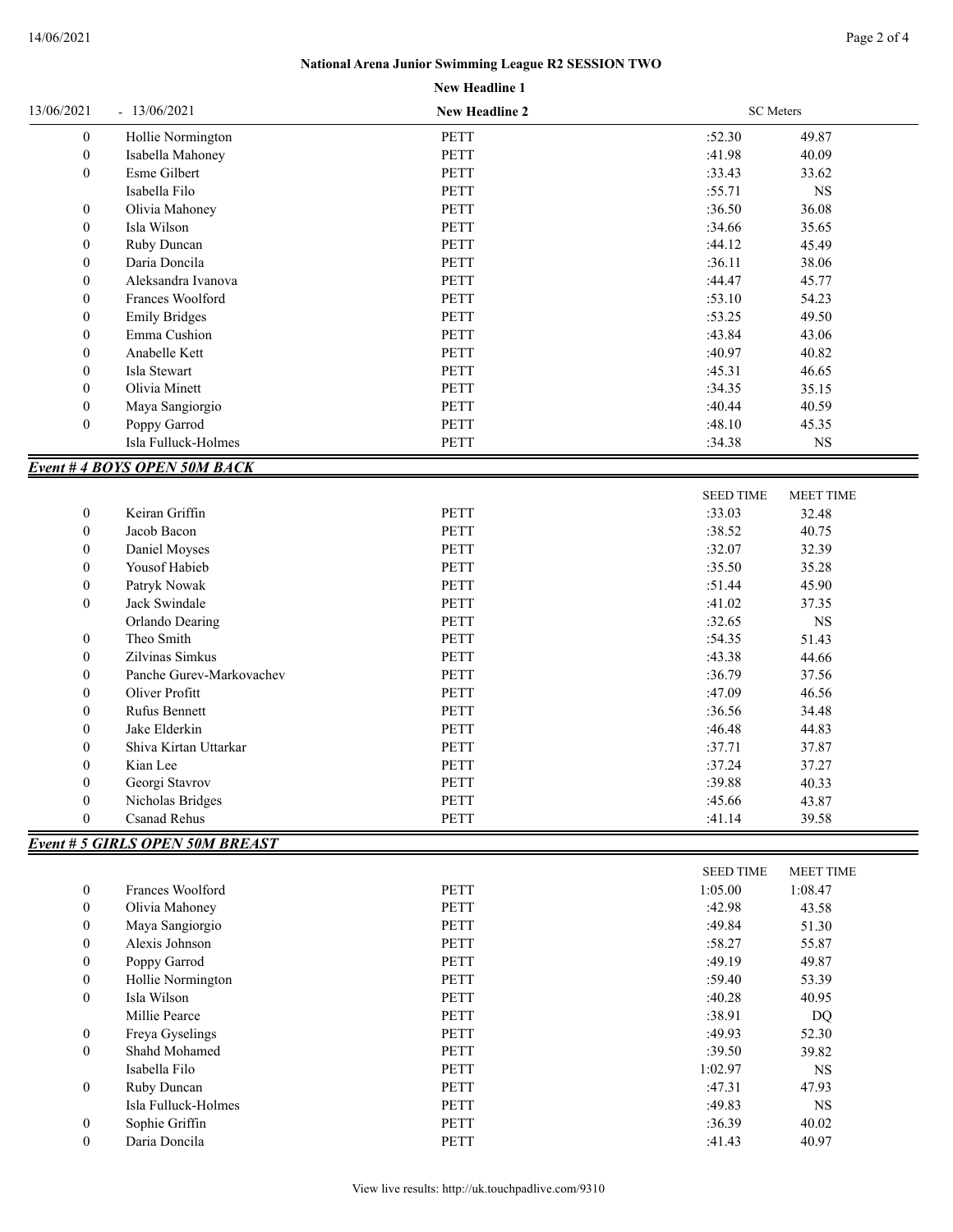## **New Headline 1 National Arena Junior Swimming League R2 SESSION TWO**

| 13/06/2021<br>$-13/06/2021$ |                                       | <b>New Headline 2</b> | <b>SC</b> Meters |                  |
|-----------------------------|---------------------------------------|-----------------------|------------------|------------------|
| $\boldsymbol{0}$            | Esme Gilbert                          | <b>PETT</b>           | :48.34           | 46.83            |
| $\boldsymbol{0}$            | Isla Stewart                          | <b>PETT</b>           | :49.10           | 49.14            |
| $\boldsymbol{0}$            | Isabella Mahoney                      | PETT                  | :49.11           | 48.60            |
| $\boldsymbol{0}$            | Emma Cushion                          | <b>PETT</b>           | :48.94           | 49.76            |
| $\boldsymbol{0}$            | Olivia Minett                         | PETT                  | :40.41           | 41.75            |
| $\boldsymbol{0}$            | <b>Emily Bridges</b>                  | <b>PETT</b>           | :58.28           | 57.36            |
| $\boldsymbol{0}$            | Anabelle Kett                         | <b>PETT</b>           | :50.08           | 46.64            |
| $\boldsymbol{0}$            | Aleksandra Ivanova                    | <b>PETT</b>           | :52.46           | 53.58            |
| $\boldsymbol{0}$            | Jana Mohamed                          | PETT                  | :47.50           | 46.58            |
|                             | <b>Event # 6 BOYS OPEN 50M BREAST</b> |                       |                  |                  |
|                             |                                       |                       | <b>SEED TIME</b> | <b>MEET TIME</b> |
| $\boldsymbol{0}$            | Jake Elderkin                         | <b>PETT</b>           | :53.74           | 50.91            |
| $\boldsymbol{0}$            | Kian Lee                              | <b>PETT</b>           | :43.24           | 43.16            |
| $\boldsymbol{0}$            | Panche Gurev-Markovachev              | PETT                  | :35.47           | 36.05            |
| $\boldsymbol{0}$            | Nicholas Bridges                      | <b>PETT</b>           | :51.05           | 51.07            |
| $\boldsymbol{0}$            | <b>Csanad Rehus</b>                   | PETT                  | :48.06           | 46.15            |
| $\boldsymbol{0}$            | Shiva Kirtan Uttarkar                 | <b>PETT</b>           | :43.37           | 44.18            |
| $\boldsymbol{0}$            | Jack Swindale                         | <b>PETT</b>           | :44.93           | 41.25            |
| $\boldsymbol{0}$            | Yousof Habieb                         | <b>PETT</b>           | :37.21           | 35.83            |
|                             | Orlando Dearing                       | <b>PETT</b>           | :39.12           | $_{\rm NS}$      |
| $\boldsymbol{0}$            | Zilvinas Simkus                       | <b>PETT</b>           | :47.39           | 44.75            |
| $\boldsymbol{0}$            | Georgi Stavrov                        | <b>PETT</b>           | :47.91           | 48.24            |
| $\boldsymbol{0}$            | Theo Smith                            | PETT                  | NT               | 57.54            |
| $\boldsymbol{0}$            | Oliver Profitt                        | PETT                  | :54.82           | 54.13            |
| $\boldsymbol{0}$            | Daniel Moyses                         | PETT                  | :37.95           | 36.89            |
| $\boldsymbol{0}$            | Patryk Nowak                          | <b>PETT</b>           | 1:00.33          | 53.31            |
| $\boldsymbol{0}$            | Keiran Griffin                        | PETT                  | :35.66           | 36.06            |
| $\boldsymbol{0}$            | Rufus Bennett                         | PETT                  | :45.00           | 41.12            |
| $\boldsymbol{0}$            | Jacob Bacon                           | PETT                  | :48.53           | 50.71            |
|                             | Event # 7 GIRLS OPEN 50M FLY          |                       |                  |                  |
|                             |                                       |                       | <b>SEED TIME</b> | MEET TIME        |
| $\boldsymbol{0}$            | <b>Emily Bridges</b>                  | PETT                  | :49.81           | 51.82            |
| $\boldsymbol{0}$            | Sophie Griffin                        | PETT                  | :30.40           | 34.36            |
| $\boldsymbol{0}$            | Aleksandra Ivanova                    | PETT                  | :47.07           | 48.75            |
| $\boldsymbol{0}$            | Isla Wilson                           | PETT                  | :33.64           | 35.40            |
| $\boldsymbol{0}$            | Poppy Garrod                          | PETT                  | :41.06           | 41.50            |
| $\boldsymbol{0}$            | Olivia Minett                         | PETT                  | :32.33           | 32.81            |
| $\boldsymbol{0}$            | Daria Doncila                         | PETT                  | :35.23           | 35.38            |
| $\boldsymbol{0}$            | Jana Mohamed                          | PETT                  | :37.25           | 37.17            |
| $\boldsymbol{0}$            | Maya Sangiorgio                       | PETT                  | :35.50           | 38.39            |
|                             | Frances Woolford                      | PETT                  | :52.63           | DQ               |
| $\boldsymbol{0}$            | Isabella Mahoney                      | PETT                  | :39.79           | 41.09            |
| $\boldsymbol{0}$            | Hollie Normington                     | PETT                  | :56.37           | 49.19            |
| $\boldsymbol{0}$            | Alexis Johnson                        | PETT                  | :51.69           | 50.89            |
|                             | Isla Fulluck-Holmes                   | <b>PETT</b>           | :39.03           | $_{\rm NS}$      |
| $\boldsymbol{0}$            | Emma Cushion                          | PETT                  | :43.06           | 45.56            |
| $\boldsymbol{0}$            | Freya Gyselings                       | PETT                  | :49.32           | 53.45            |
|                             | Isabella Filo                         | PETT                  | :57.16           | $_{\rm NS}$      |
| $\boldsymbol{0}$            | Shahd Mohamed                         | PETT                  | :32.81           | 34.47            |
| $\boldsymbol{0}$            | Anabelle Kett                         | PETT                  | :38.75           | 41.51            |
| $\boldsymbol{0}$            | Olivia Mahoney                        | PETT                  | :34.69           | 35.24            |
| $\boldsymbol{0}$            |                                       |                       | :49.05           |                  |
|                             | Ruby Duncan                           | PETT                  |                  | 49.84            |
| $\boldsymbol{0}$            | Millie Pearce                         | PETT                  | :35.43           | 36.44            |
| $\boldsymbol{0}$            | Esme Gilbert<br>Isla Stewart          | PETT<br>PETT          | :34.25           | 36.91            |